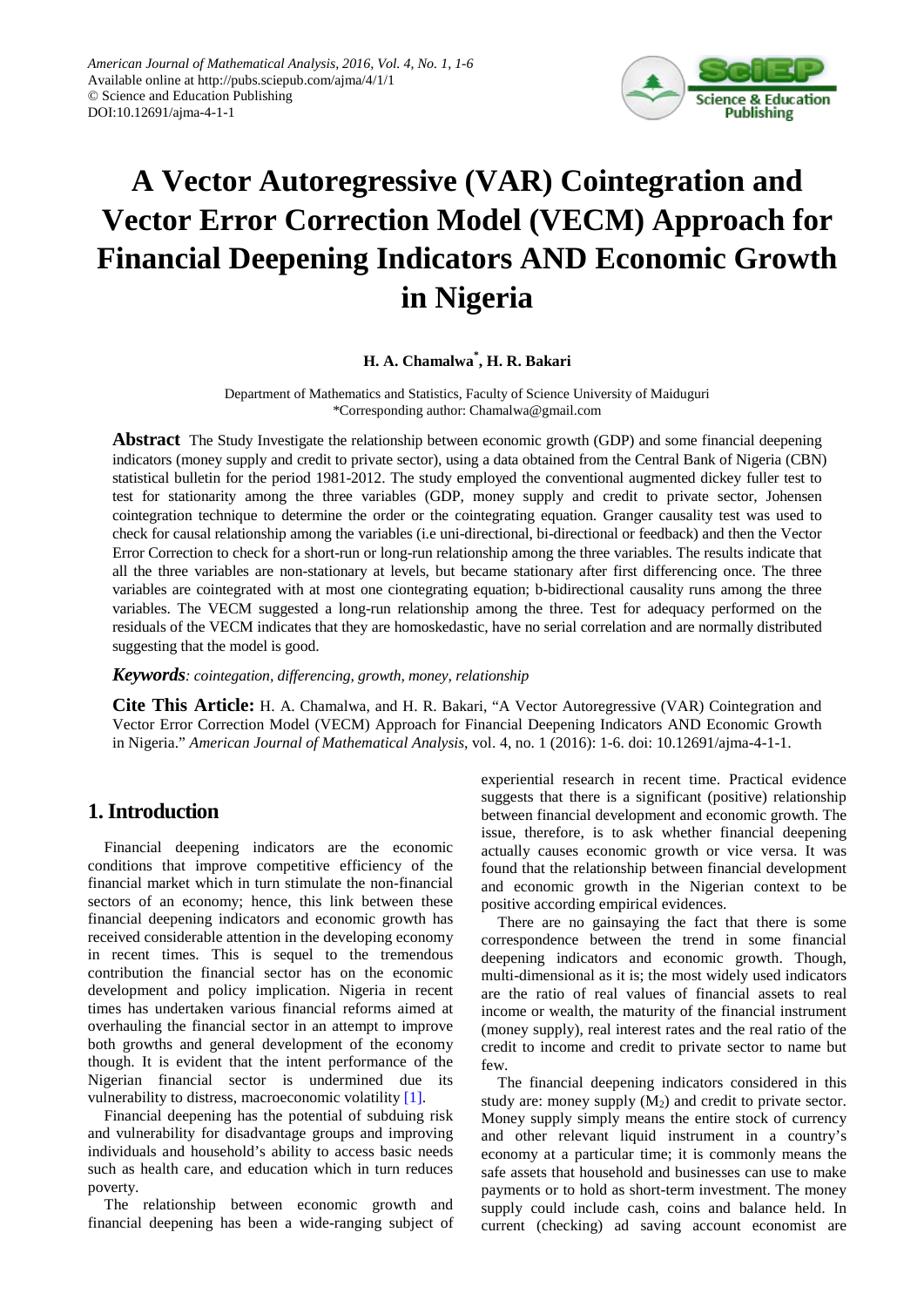optimistic that money supply and it policy implication centered towards controlling the interest rate and increasing or decreasing the inflow of money in the economy.

Data on money supply is collected, recorded and published annually, bi-annually, quarterly, monthly etc. by the open bank of the counting analysis is then carried out on the level/trend of money supply from time to time to check/assess it on both public and private sectors of the economy; especially its impact on inflation price level and the business cycle at large.

It is crystal clear that an attempt to increase the money will have a direct effect on lowering the interest rate, generate more investment, which in turn stimulate spending by putting more into the hands of consumers. Various standard measures of money supply are available these are: monetary base  $M_0$ ,  $M_1$ ,  $M_2$  and  $M_3$  depending on type and size of the amount in which the instrument is reserved. In practice not all of the classification is widely employed, the usage varies from country to country.

## **2. Review of Related Literature**

[\[2\],](#page-5-1) in her study on the causality between financial deepening indicators and economic growth in Nigeria; Evidence from Bootstrap rolling wider approach, posited that financial deepening has predictive power and that there causal relationship between  $M<sub>2</sub>$  GDP and RGDPPC but episodic asymmetric and time varying.

[\[3\],](#page-5-2) in a study on the evaluation of Nigerian financial sector reforms using behavioral models observed that the performance of the financial sector have been greatly influenced by these reforms which began in 1986. Gradual interest in the capital base of the firms has rekindled the public confidence in the sector by 3.6 percent, and also the reduction of government ownership of financial sector/institution have induced performance including financial deepening, but interest in Nigeria here been accompanied by decline in bank credits as a result of very high (negative) lending rate and it attendant effect and recommend that monetary authority should direct their efforts towards achieving positive interest regime, increase the scope of financial reform; and there reforms should be seen as a process rather than event to consolidate the emerging confidence in this institutions.

[\[4\]](#page-5-3) in his study on the financial deepening and economic growth in Pakistan: An application of cointegration and VECM approach find out that financial deepening; foreign direct investment, inflation, and economic growth are conintegrated and that long run relationship exist among the variables. The results of the VECM shows the existence of short run relationship among the variables and error correlation model for GDP and FDI shows the adjustment effect back towards the long run. The granger causality test shows that unidirectional relationship among the variables.

[\[5\],](#page-5-4) explore the relation between banking sector control and financial deepening using a structural error correlation model for Tunisia. The results financial repression has had significant and negative on financial development. [\[6\]](#page-5-5) States that savings and economic growth are positively cointegrated indicating a stable long run equilibrium and that there is unidirectional causality between savings and economic growth.

[\[7\]](#page-5-6) Find out that there are other several factors other than interest rate influence financial deepening in Sri Lanka. This confirms the reo-structurist hypothesis claiming that financial deepening has reduced provision of credit to informal sector. [\[8\]](#page-5-7) Find out that economic growth and development of country depends largely on the role of financial deepening. [\[9\]](#page-5-8) explores the relationship among financial deepening, FDI and economic growth for India. The outcome of the study shows the existence of long run relationship among variables. Furthermore, the ECM reports bi-directional causality between FDI and economic growth and unidirectional causality between financial deepening to FDI.

[\[10\]](#page-5-9) founds that financial deepening has a direct and robust impact on the growth of the real GDP per capita for Turkey; but unlike what is obtained in other countries financial development has a negative relationship with economic growth, and conclude that inclusion of additional variables in order to account for economic and cultural variations between different provinces can also the reliability of the results.

The study of relationship between financial development and economic growth for Pakistan by [\[11\],](#page-5-10) the results shows that financial development and real interest have positive impact on the economic growth and that a long run relationship is observed between them. [\[12\]](#page-5-11) in a study on the causality b multivariate cointegration and ECM techniques, revealed that the short run effect of financial development cause economic growth.

Financial deepening and economic growth in Nigeria, shows that financial deepening index is low in Nigeria and the financial system has not sustained an effective intermediation [\[13\]](#page-5-12)

## **3. Material and Methods**

The study employed the conventional dickey fuller test to test for stationarity, as most of financial time appears to be non- stationarity; that is they possesses trend. The variable(s) needs to be stationary to avoid spurious regression, a situation where estimated coefficients are very deceptive.

#### **3.1. Augmented Dickey Fuller Test**

In the case of dickey fuller test for stationarity, problem of autocorrelation usually arises. To tackle this problem [\[14\]](#page-5-13) developed a test called Augmented Dickey Fuller test (ADF). As presented below which must be satisfied for stationarity to exist:

$$
\Delta Y_t = \beta_1 + ZY_{t-1} + a_i + \varepsilon_t \text{(Constant only)} \quad (3.1)
$$

$$
\Delta Y_t = \beta_1 + \beta_2 t + ZY_{t-1} + a_i + \varepsilon_t \text{ (Trend and Constant)} (3.2)
$$

$$
\Delta Y_t = ZY_{t-1} + a_t + \varepsilon_t \text{ (No trend, no Constant)} \quad (3.3)
$$

The hypothses to be tested are:

Ho: the variable has unit root

 $H<sub>1</sub>$ : the variable doesn't has unit root

#### **Decision**

If t statistics value is  $>$  ADF critical value we fail to reject  $H_0$  and otherwise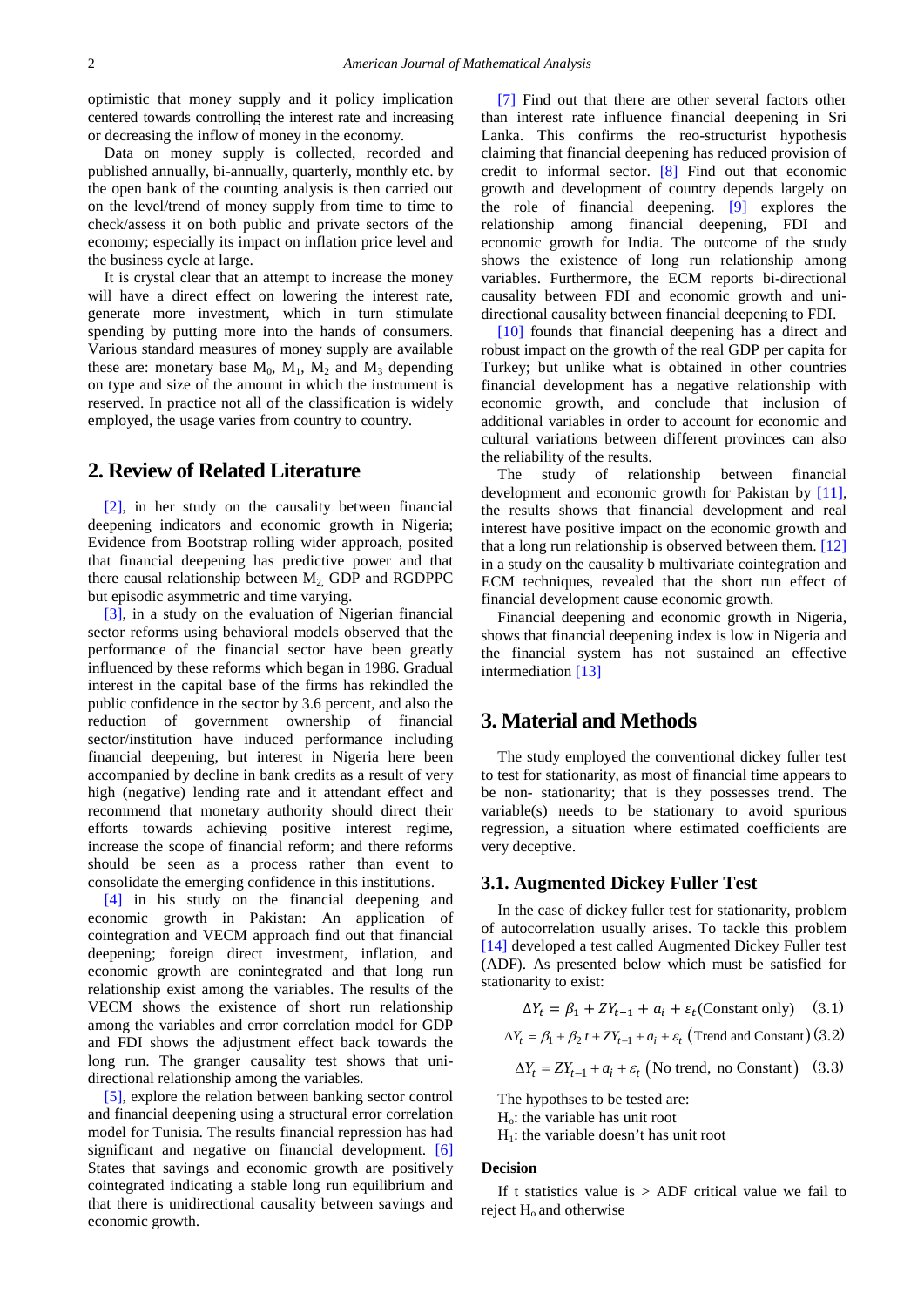#### **3.2. Johansen Test of Cointegration**

[\[15\]](#page-5-14) Proposed a test of cointegration has all the desirable statistical properties. The test starts with a VAR representation of the variables as:

$$
A_k(L)X_t = \mu_0 + \varphi \Delta_t + \varepsilon_t \tag{3.4}
$$

We assumed that the system is integrated of order one I (1), if there are signs of I (2) variables, must be transferred into I (1) before setting the VAR.

The VAR can be transferred to VECM using the difference operator

$$
\Delta X_t = \Gamma_1 \Delta X_{t-1} + \dots \Gamma_{k-1} \Delta X_{t-k-1} \Pi X_{t-1}
$$

$$
+ \varphi \Delta_t + \varepsilon_t \qquad (3.5)
$$

Where  $\Gamma$ , and  $\Pi$  are matrixes of variables. The lag length is k taken on each variable.

VECM can be written into a more component form as:

$$
\Delta X_t = \sum_{i=1}^{k-1} \Gamma_i \Delta X_{t-i} + \Pi X_{t-1}
$$
  
+  $\mu_0 + \varphi \Delta_t + \varepsilon_t$  (3.6)

Where the number of cointegrating variables is directly proportional to the number of stationary relationship in the П-matrix

If there are no cointegration all the rows in  $\Pi$  will be zero while some will be non-zero if there is stationary combination.

The rank of the matrix П determines the number of the independent variables as well as the number of the cointegrating variables. The rank is given by significant eigenvalues found in П where each stands for a significant stationary relation.

Moreover, if the matrix has a reduced rank, there is cointegrating relationship among the X' variables. Therefore, rank  $(\Pi) = 0$ . It means non-stationary relationship exist among the X' variables; as such it is advisable to differenced it first before modeling. If rank  $(\Pi) = p$  then  $\Pi$  has full rank, therefore all the variables must be cointegrated. This technique was utilized in this study for determining the order or number of cointegrating equation among the variables

#### **3.3. The Direct Granger Method**

This assesses the causality by regressing each variable on it lagged values and that of other variable [\[16\]](#page-5-15)

$$
Y_t = \beta_0 + \sum_{j=1}^{J} \beta_j Y_{t-j} + \sum_{k=1}^{K} \delta_k X_{t-k} + \mu_t \quad (3.7)
$$

This approach also allows for the determination of the causal relationship in the reverse direction

$$
X_t = \alpha_0 + \sum_{j=1}^J \alpha_j X_{t-j} + \sum_{k=1}^k \phi_k Y_{t-k} + v_t \quad (3.8)
$$

The model must be fully specified; else it will lead to spurious regression.

In the model specified above,  $X_t$  and  $Y_t$  are the variables;  $\mu_t$  and  $\nu_t$  are mutually uncorrelated error terms; t denotes time period and k number of lags.

The hypotheses to be tested are:

 $H_0$ :  $\delta_k = 0$  against  $H_1$ :  $\delta_k \neq 0$ 

H<sub>o</sub>:  $\alpha_i = 0$  against H<sub>1</sub>:  $\alpha_i \neq 0$ 

If  $\delta_k \neq 0$  but  $\alpha_i = 0$  then  $X_t$  cause  $Y_t$  and if  $\alpha_i \neq 0$  but  $\delta_k = 0$  then  $Y_t$  cause  $X_t$  if both  $\delta_k \neq 0$  and  $\alpha_i \neq 0$  then causality runs both ways. This was applied on the three

variables (GDP, Credit to private sector, and Money Supply) taken two at a time, to check for causality and its direction among the variables

#### **3.4. Vector Error Correction Model (VECM)**

VECM is an appropriate modeling strategy when the variables are cointegrated. It is useful when long-run forecast is desired; as VAR doesn't explicitly takes into account the long-run relationship.

According to Pfaff (2007) a bivariate I(1) vector  $(Y_{1t}, Y_{2t})' = Y_t$  with cointegtrating vector  $\beta = (1, -\beta)$ where  $\beta' Y_t = (1, -\beta) (Y_{1t}, Y_{2t})' = Y_{1t} - \beta_2 Y_{2t} \rightarrow I(0)$ An ECM exist in the form

> $\Delta Y_{1t} = \alpha_1 + \gamma_1 (Y_{1t-1} - \beta_2 Y_{2t-1})$  $\mathcal{Y}_{1i}\Delta \mathcal{I}_{1t-i} + \sum \varphi_{2i}\Delta \mathcal{I}_{2t-i} + \varepsilon_1$  $i=1$   $i=1$ *k l*  $i^{\Delta I}$ <sub>1t</sub> +  $\sum$ P<sub>2i</sub> $\Delta$ <sup>1</sup><sub>2t</sub> +  $\epsilon$ <sub>1t</sub> *i i*  $\sum \varphi_{1i} \Delta Y_{1t-i} + \sum \varphi_{2i} \Delta Y_{2t-i} + \varepsilon$  $i = 1$   $i =$ +  $\sum_{i=1}^{k} \varphi_{1i} \Delta Y_{1t-i} + \sum_{i=1}^{l} \varphi_{2i} \Delta Y_{2t-i} + \varepsilon_{1t}$  (3.9)  $\Delta Y_{2t} = \alpha_2 + \gamma_2 (Y_{1t-1} - \beta_2 Y_{2t-1})$  $\mathcal{Y}_{1i}\Delta \mathcal{I}_{1t-i} + \sum \varphi_{2i}\Delta \mathcal{I}_{2t-i} + \varepsilon_2$  $i=1$   $i=1$ *k l*  $i\Delta I_{1t-i}$  +  $\sum \varphi_{2i} \Delta I_{2t-i}$  +  $\varepsilon_{2t}$ *i i*  $\sum \varphi_{1i} \Delta Y_{1t-i} + \sum \varphi_{2i} \Delta Y_{2t-i} + \varepsilon$  $i = 1$   $i =$  $+\sum_{i=1}^{k} \varphi_{1i} \Delta Y_{1t-i} + \sum_{i=1}^{l} \varphi_{2i} \Delta Y_{2t-i} + \varepsilon_{2t}$  (3.10)

We can then estimate ECM; but we can actual estimate  $Y_{1t-1} - \beta_2 Y_{2t-1}$ , Where  $0 < \gamma_1 < 1$  and  $0 < \gamma_2 < 1$ 

The VECM discussed above was estimated for the cointegrated variables.

## **4. Results and Discussions**

#### **4.1. Results**

<span id="page-2-0"></span>

|                                    | <b>Table 1. UNIT ROOTS TESTS</b> |                           |                         |                           |  |  |  |
|------------------------------------|----------------------------------|---------------------------|-------------------------|---------------------------|--|--|--|
|                                    | Level                            |                           | <b>First Difference</b> |                           |  |  |  |
| <b>Variables</b>                   | <b>ADFTest</b><br>Stat           | Critical<br>$Values(1\%)$ | AD Test<br>Stat         | Critical<br>Values $(1%)$ |  |  |  |
| Gdp                                | 4.699273                         | $-3.679322$               | $-5.217766$             | $-3.711457$               |  |  |  |
| <b>Money supply</b>                | 28.592750                        | $-3.699871$               | $-4.441919$             | $-3.769597$               |  |  |  |
| <b>Credit to</b><br>private sector | $-0.461047$                      | $-3.737853$               | $-6.321851$             | $-3.724121$               |  |  |  |

<span id="page-2-1"></span>

| <b>Table 2. JOHANSEN COINTEGRATION TESTS</b> |                                                                 |                  |                |           |  |  |  |  |
|----------------------------------------------|-----------------------------------------------------------------|------------------|----------------|-----------|--|--|--|--|
| Hypothesized                                 |                                                                 | Trace            | 0.05           |           |  |  |  |  |
| No. of $CE(s)$                               | Eigenvalue                                                      | <b>Statistic</b> | Critical Value | $Prob.**$ |  |  |  |  |
| None $*$                                     | 0.886379                                                        | 73.67105         | 29.79707       | 0.0000    |  |  |  |  |
| At most 1                                    | 0.305171                                                        | 10.59923         | 15.49471       | 0.2374    |  |  |  |  |
| At most 2                                    | 0.001401                                                        | 0.040647         | 3.841466       | 0.8402    |  |  |  |  |
|                                              | Trace test indicates 1 cointegrating eqn(s) at the $0.05$ level |                  |                |           |  |  |  |  |

\* denotes rejection of the hypothesis at the 0.05 level

 $U$ nrestricted Cointegration Rank Test (Maximum Eigenvalue)

|                | Unicorrected Commegration Rank Test (Triaxmittin Ergenvalue) |                  |                        |        |  |  |  |
|----------------|--------------------------------------------------------------|------------------|------------------------|--------|--|--|--|
| Hypothesized   |                                                              | Max-Eigen        | 0.05                   |        |  |  |  |
| No. of $CE(s)$ | Eigenvalue                                                   | <b>Statistic</b> | Critical Value Prob.** |        |  |  |  |
| None $*$       | 0.886379                                                     | 63.07182         | 21.13162               | 0.0000 |  |  |  |

At most 1 0.305171 10.55858 14.26460 0.1778 At most 2 0.001401 0.040647 3.841466 0.8402

Max-eigenvalue test indicates 1 cointegrating eqn(s) at the 0.05 level

\* denotes rejection of the hypothesis at the 0.05 level

\*\*MacKinnon-Haug-Michelis (1999) p-values

\*\*MacKinnon-Haug-Michelis (1999) p-values

**Table 3. NORMALIZED COINTEGRATING COEFFICIENTS (COINTEGRATING EQUATION)**

<span id="page-2-2"></span>

| (COINTEGRATING EQUATION) |                     |                                 |  |  |  |  |
|--------------------------|---------------------|---------------------------------|--|--|--|--|
| GDP                      | <b>MONEY SUPPLY</b> | <b>CREDIT TO PRIVATE SECTOR</b> |  |  |  |  |
| 1.000000                 | 4.024788(2.40360)   | $-8.3163613(2.10086)$           |  |  |  |  |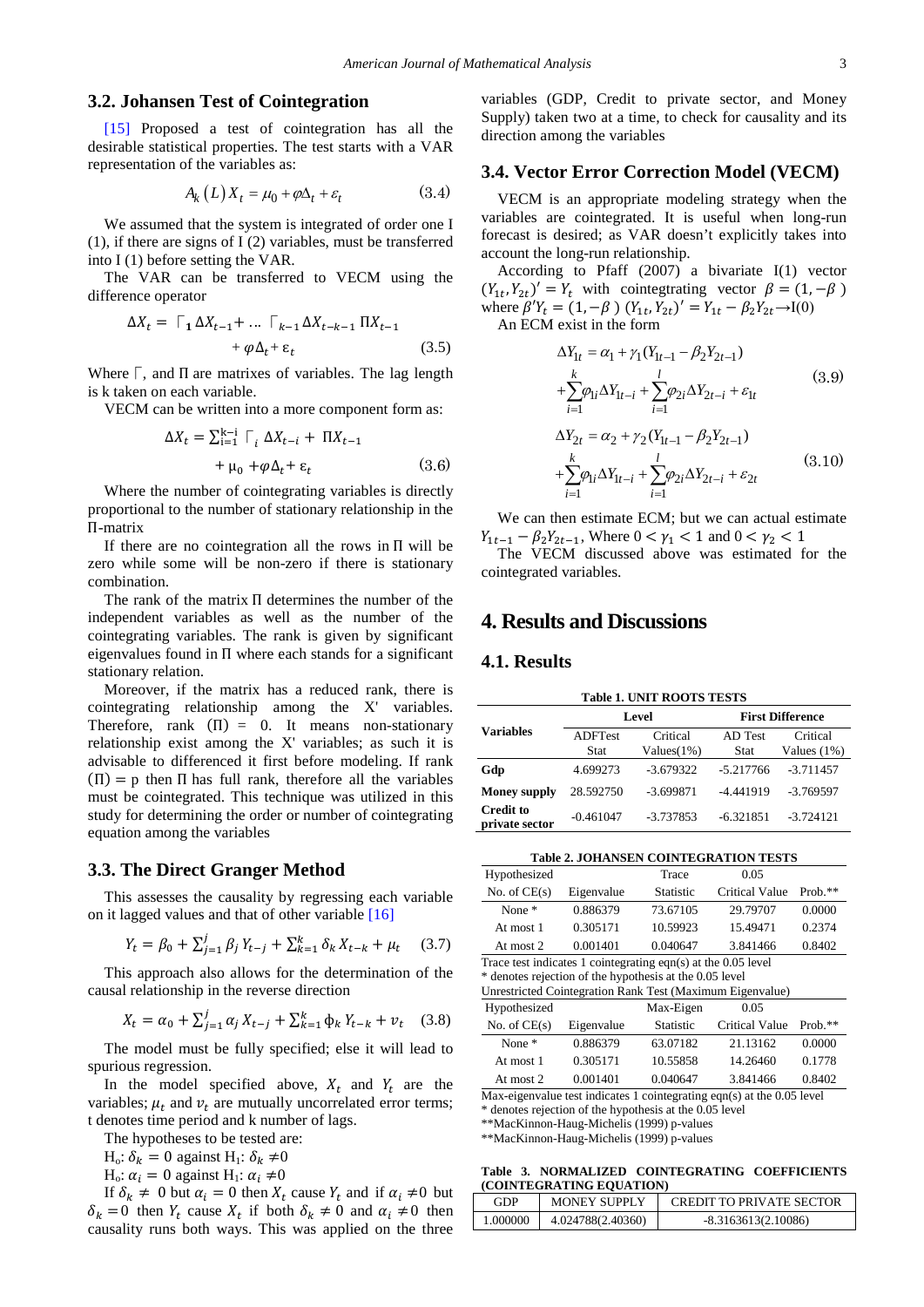<span id="page-3-1"></span> $MONEY(-1)$ 

 $D(MONEY(-1))$ 

 $D(MONEY(-2))$ 

Adj. R-squared

Mean dependent

Determinant resid covariance

Akaike information criterion

F-statistic

 $C \qquad \qquad 282945.1$ 

<span id="page-3-0"></span>

|                                                                                                                                                                                                                                                                       | <b>Table 4. GRANGER CAUSALITY TESTS</b> |     |                    |           |
|-----------------------------------------------------------------------------------------------------------------------------------------------------------------------------------------------------------------------------------------------------------------------|-----------------------------------------|-----|--------------------|-----------|
| Null Hypothesis:                                                                                                                                                                                                                                                      |                                         | Obs | <b>F-Statistic</b> | Prob.     |
| <b>MONEY</b> does not Granger Cause GDP                                                                                                                                                                                                                               |                                         | 28  | 14.7349            | $1.E-0.5$ |
| GDP does not Granger Cause MONEY                                                                                                                                                                                                                                      |                                         |     | 5.76502            | 0.0033    |
| <b>CREDIT</b> does not Granger Cause GDP                                                                                                                                                                                                                              |                                         | 28  | 8.80689            | 0.0003    |
| GDP does not Granger Cause CREDIT                                                                                                                                                                                                                                     |                                         |     | 4.33421            | 0.0117    |
| <b>CREDIT</b> does not Granger Cause MONEY                                                                                                                                                                                                                            |                                         | 28  | 7.52646            | 0.0008    |
| <b>MONEY</b> does not Granger Cause CREDIT                                                                                                                                                                                                                            |                                         |     | 17.8574            | $3.E-06$  |
| <b>Table 1. VECTOR ERROR CORRECTION ESTIMATE</b><br><b>Vector Error Correction Estimates</b><br>Date: 11/29/14 Time: 04:06<br>Sample (adjusted): 4 32<br>Included observations: 29 after adjustments<br>Standard errors in () & t-statistics in $\lceil \cdot \rceil$ |                                         |     |                    |           |
| Cointegrating Eq:                                                                                                                                                                                                                                                     | CointEq1                                |     |                    |           |
| $CREDIT(-1)$<br>$GDP(-1)$                                                                                                                                                                                                                                             | 1.000000<br>$-0.120285$                 |     |                    |           |
|                                                                                                                                                                                                                                                                       | (0.02690)<br>[-4.47095]                 |     |                    |           |
| $MONEY(-1)$                                                                                                                                                                                                                                                           | $-0.484120$                             |     |                    |           |

(0.05882) [-8.23117]

Error Correction: D(CREDIT) D(GDP) D(MONEY) CointEq1 0.328725 -1.806571 -0.314183

D(CREDIT(-1))  $-0.302211$  1.579318 0.228848<br>(0.31833) (0.95610) (0.40549)

D(CREDIT(-2)) -2.402138 2.143992 -1.030119<br>(0.36025) (1.08200) -0.45888)

 $D(GDP(-1))$  0.087311 0.160134 0.109992<br>
(0.05554) (0.16680) (0.07074)

D(GDP(-2)) 0.129796 0.024412 -0.029816

C  $-154123.0$   $547651.2$   $496.6800$ <br> $(52164.9)$   $(156675)$   $(66446.9)$ 

R-squared 0.965389 0.920844 0.892099<br>Adi. R-squared 0.953852 0.894458 0.856132

Sum sq. resids  $9.61E+11$   $8.66E+12$   $1.56E+12$ <br>S.E. equation  $213865.0$   $642336.1$   $272418.4$ S.E. equation 213865.0 642336.1 272418.4<br>
F-statistic 83.67856 34.89970 24.80318

Log likelihood -392.3889 -424.2821 -399.4067<br>Akaike AIC 27.61303 29.81256 28.09702 Akaike AIC 27.61303 29.81256 28.09702<br>Schwarz SC 27.99021 30.18975 28.47420 Schwarz SC 27.99021 30.18975 28.47420<br>Mean dependent 504745.1 1394277. 478541.4

S.D. dependent 995555.8 1977198. 718213.7

Determinant resid covariance (dof adj.) 2.94E+32<br>Determinant resid covariance 1.12E+32

Log likelihood 1193.464<br>Akaike information criterion 84.16990

Schwarz criterion 85.44290

 $(0.05554)$   $(0.16680)$ <br>  $\begin{bmatrix} 1.57215 \end{bmatrix}$   $\begin{bmatrix} 0.96003 \end{bmatrix}$ 

(0.10485) (0.31491) (0.13356)<br>[3.13519] [-5.73672] [-2.35243] [ 3.13519] [-5.73672] [-2.35243]

 $(0.95610)$ [-0.94936] [ 1.65184] [ 0.56438]<br>-2.402138 2.143992 -1.030119

 $(1.08200)$ <br>[1.98151] [-6.66799] [ 1.98151] [-2.24485]

 $\begin{bmatrix} 1.57215 \end{bmatrix}$   $\begin{bmatrix} 0.96003 \end{bmatrix}$   $\begin{bmatrix} 1.55485 \end{bmatrix}$ <br>  $\begin{bmatrix} 0.129796 & 0.024412 & -0.029816 \end{bmatrix}$ 

 $(0.05809)$   $(0.17448)$   $(0.07400)$ <br>[2.23425] [0.13991] [-0.40292] [ 2.23425] [ 0.13991] [ -0.40292]<br>0.942989 -3.856857 -0.105986

(0.38543) (1.15763) (0.49096)<br>[2.44657] [-3.33167] [-0.21588]  $\begin{bmatrix} 2.44657 \end{bmatrix}$   $\begin{bmatrix} -3.33167 \end{bmatrix}$   $\begin{bmatrix} -0.21588 \end{bmatrix}$ <br>2.502939 2.364695 1.821661

(0.45059) (1.35334) (0.57396) [ 5.55478] [ 1.74731] [ 3.17386]

 $(156675.)$  [3.49545] [-2.95453] [ 3.49545] [ 0.00747]<br>0.965389 0.920844 0.892099

#### **Table 6.VECM**

<span id="page-3-2"></span>Included observations: 29 after adjustments  $D(GDP) = C(9)^{*}$  (  $CREDIT(-1) - 0.12028464586*GDP(-1) -$ 0.484120230284

\*MONEY(-1) + 282945.124216 ) + C(10)\*D(CREDIT(-1)) + C(11)

\*D(CREDIT(-2)) + C(12)\*D(GDP(-1)) + C(13)\*D(GDP(-2)) + C(14)

 $*D(MONEY(-1)) + C(15)*D(MONEY(-2)) + C(16)$ 

|                    | Coefficient Std. Error |                       | t-Statistic | Prob.    |
|--------------------|------------------------|-----------------------|-------------|----------|
| C(9)               | $-1.806571$            | 0.314914              | -5.736716   | 0.0000   |
| C(10)              | 1.579318               | 0.956098              | 1.651837    | 0.1134   |
| C(11)              | 2.143992               | 1.081996              | 1.981515    | 0.0608   |
| C(12)              | 0.160134               | 0.166802              | 0.960030    | 0.3480   |
| C(13)              | 0.024412               | 0.174482              | 0.139912    | 0.8901   |
| C(14)              | -3.856857              | 1.157634              | $-3.331671$ | 0.0032   |
| C(15)              | 2.364695               | 1.353337              | 1.747307    | 0.0952   |
| C(16)              | 547651.2               | 156675.4              | 3.495450    | 0.0022   |
| R-squared          | 0.920844               | Mean dependent var    |             | 1394277. |
| Adjusted R-squared | 0.894458               | S.D. dependent var    |             | 1977198. |
| S.E. of regression | 642336.1               | Akaike info criterion |             | 29.81256 |
| Sum squared resid  | $8.66E+12$             | Schwarz criterion     |             | 30.18975 |
| Log likelihood     | -424.2821              | Hannan-Quinn criter.  |             | 29.93069 |
| F-statistic        | 34.89970               | Durbin-Watson stat    |             | 2.145332 |
| Prob(F-statistic)  | 0.000000               |                       |             |          |

<span id="page-3-3"></span>

|                                                                                           | <b>Table 7. WALD TEST</b> |             |             |  |  |  |  |  |
|-------------------------------------------------------------------------------------------|---------------------------|-------------|-------------|--|--|--|--|--|
| <b>Test Statistic</b>                                                                     | Value                     | Df          | Probability |  |  |  |  |  |
| <b>F-statistic</b>                                                                        | 3.185987                  | (2, 21)     | 0.0619      |  |  |  |  |  |
| Chi-square                                                                                | 6.371975                  | 2           | 0.0413      |  |  |  |  |  |
| Null Hypothesis: $C(10)=C(11)=0$<br>Null Hypothesis Summary:<br><b>Equation: Untitled</b> |                           |             |             |  |  |  |  |  |
| <b>Test Statistic</b>                                                                     | Value                     | Df          | Probability |  |  |  |  |  |
| <b>F-statistic</b>                                                                        | 7.993469                  | (2, 21)     | 0.0026      |  |  |  |  |  |
| Chi-square                                                                                | 15.98694                  | 2           | 0.0003      |  |  |  |  |  |
| Null Hypothesis: $C(14)=C(15)=0$<br>Null Hypothesis Summary:                              |                           |             |             |  |  |  |  |  |
| Normalized Restriction $(= 0)$                                                            |                           | Value       | Std. Err.   |  |  |  |  |  |
|                                                                                           | C(14)                     | $-3.856857$ | 1.157634    |  |  |  |  |  |
|                                                                                           | C(15)                     | 2.364695    | 1.353337    |  |  |  |  |  |

Restrictions are linear in coefficients.

#### **Table 8. RESIDUAL ANALYSIS**

<span id="page-3-4"></span>

| <b>TESTS</b>                             | <b>VALUES</b> | <b>P-VALUES</b> |
|------------------------------------------|---------------|-----------------|
| Breusch-Godfrey Serial Correlation LM    | 1.355473      | 0.2817          |
| Breusch-Pagan-Godfrey Heteroskedasticity | 15.35886      | 0.0815          |
| Jarque-Bera Normality                    | 4.307240      | 0.116063        |

#### **Table 9. MODEL SUMMARYb**

<span id="page-3-5"></span>

| Model |                   | Adiusted R Square<br>R Square |      | $\sim$<br>Std.          | Change Statistics |                 |     |
|-------|-------------------|-------------------------------|------|-------------------------|-------------------|-----------------|-----|
|       | ┄                 |                               |      | . Error of the Estimate | Square<br>Change  | $\Gamma$ Change | df1 |
|       | .990 <sup>°</sup> | .981                          | .980 | 1689457.66824           | .981              | 746.957         |     |

#### <span id="page-3-6"></span>**Table 10. ANOVA** Model Sum of Squares df Mean Square F Sig.<br>Regression 4264030263758318.000 2 2132015131879159.000 746.957 .000 1 Regression 4264030263758318.000 2 2132015131879159.000 746.957 .000<br>Residual 82773749170094.390 29 2854267212761.876 82773749170094.390 29<br> $R346804012928412.500$  31 Total 4346804012928412.500

a. Dependent Variable: gdp

b. Predictors: (Constant), credit to private sector, money supply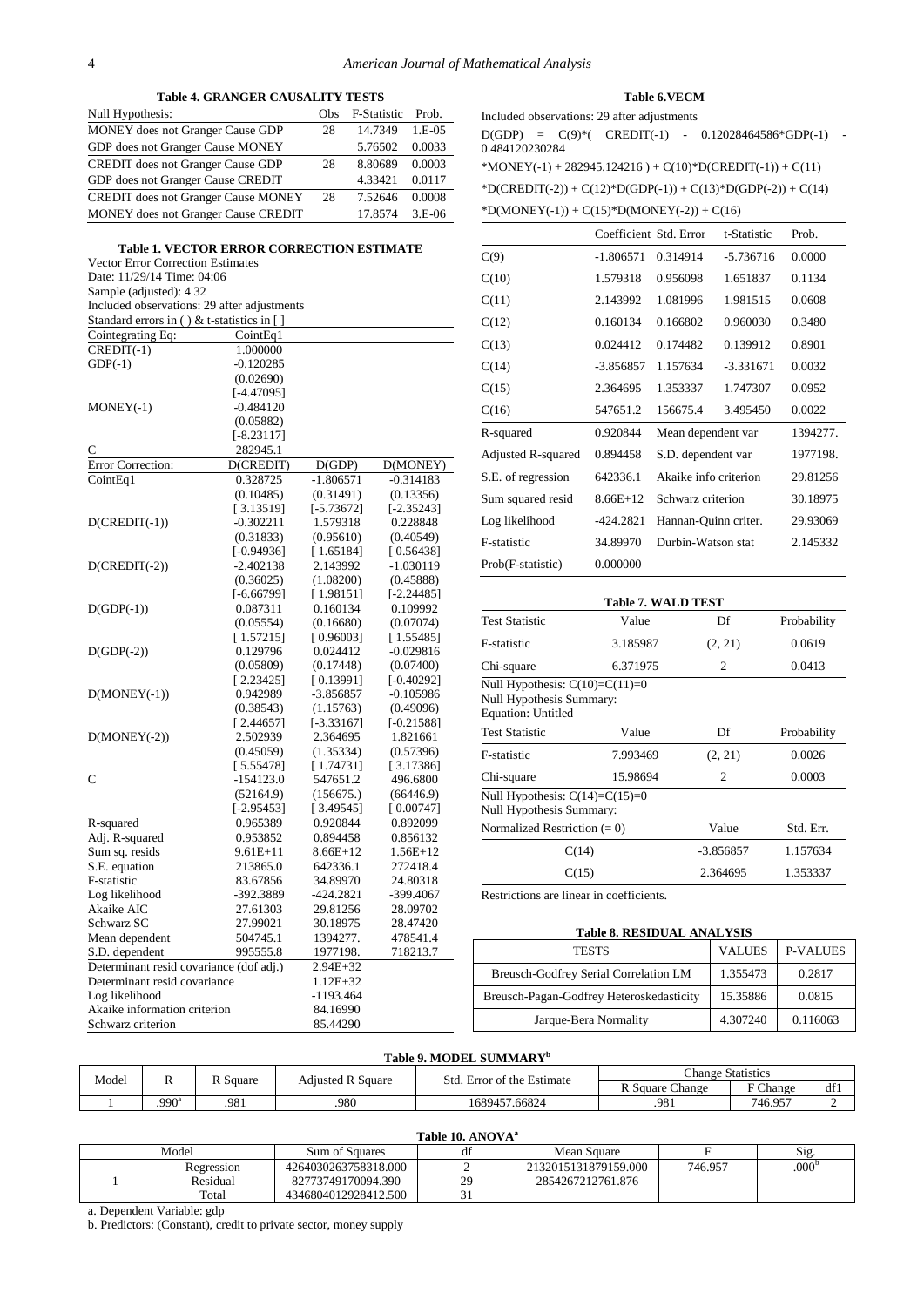<span id="page-4-0"></span>

|       |                          |                                    | Table 11. COEFFICIENTS <sup>a</sup> |                                  |          |      |
|-------|--------------------------|------------------------------------|-------------------------------------|----------------------------------|----------|------|
| Model |                          | <b>Unstandardized Coefficients</b> |                                     | <b>Standardized Coefficients</b> |          |      |
|       |                          |                                    | Std. Error                          | Beta                             |          | Sig. |
|       | (Constant)               | 1123367.960                        | 376172.746                          |                                  | 2.986    | .006 |
|       | money supply             | 6.109                              | .603                                | 2.057                            | 10.124   | .000 |
|       | credit to private sector | $-3.360$                           | .629                                | $-1.085$                         | $-5.339$ | .000 |
|       |                          |                                    |                                     |                                  |          |      |
|       | 20                       |                                    |                                     |                                  |          |      |



**Figure 1**.

#### **4.2. Discussion of Results**

The results of the ADF unit roots test presented in [Table 1](#page-2-0) revealed that all the three variables ( GDP, Money supply and Credit to private sector) are all non-stationary (has unit roots) at levels; but become stationary after differencing once, since the critical values are all less than the ADF test statistics at 1% level of significance.

[Table 2](#page-2-1) Johansen test of cointegration presents the Trace and Maximum Eigenvalue performed to determined the order of integration; which both indicates that we reject the null hypothesis that none of the variables is cointegrated since p-value 0.0000<0.05, but revealed that there is at most one cointegrating equation or error since p-values is greater than 0.05 for both trace and Max. Eigenvalue i.e the three variables have long run relationship. The results of the normalized cointegrating coefficients are 4.024788 and -8.316313 as long run coefficients for Money Supply and Credits to Private Sectors respectively. Meaning that whenever money supply goes up GDP goes but whenever Credits to Private sector goes up GDP goes down. Normally when the GDP goes up credits to private sectors should also go up so the sign should have been positive; this is the weakness of the model. But since the three variables are cointegrated we can run the VECM [\(Table 3\)](#page-2-2).

[Table 4](#page-3-0) presents the results of the Granger causality test for the variables; revealing a bidirectional causality running from Money supply to GDP, GDP to Money supply; credits to private sector to GDP, GDP to Credits to private sector and Credits to private sector to Money supply and money supply to Credits to private sector while [Table 5](#page-3-1) presents the VEC estimates.

[Table 6](#page-3-2) contains the VECM and its coefficients as well as their t-statistic and p-value. C(9) is the coefficient of the cointegrated model (long run) with GDP as the dependent variable while  $C(10)$ ,  $C(11)$ ,  $C(12)$ ,  $C(13)$ ,  $C(14)$  and  $C(15)$  are short run coefficients.  $C(9)$  is the speed of adjustment towards long run equilibrium which negative and significant; meaning money supply and credits to private sector has long run influence on the GDP.

[Table 7](#page-3-3) shows the results of the Wald test performed to test whether Credits to private sector and money supply has any short run effect on GDP which revealed that both Credits to private sector and money supply has effect on GDP in the short run.

The results of the residual analysis performed to test for the adequacy of the model as contained in [Table 8](#page-3-4) revealed that the residuals have no serial correlation, they are homoskedastic and are normally distributed since all the p-values are greater than 0.05. the results of the regression analysis performed indicated a very high  $R^2$ (0.981) meaning total variability in GDP is being explained by the variations in credit to private sector and money supply [\(Table 9\)](#page-3-5). Similarly, [Table 10](#page-3-6) suggested that the model is a good fit; [Table 11](#page-4-0) indicates that the both credit to private sector and money supply contribute significantly to economic growth (GDP); which is in line with the results of VECM.

## **5. Conclusion**

This study examines the relationship among money supply, credit to private sector (financial deepening indicators) and GDP (Economic growth) for the period 1980-2012 for Nigeria. It explores the long-run relationship among the three variables: money supply, credit to private sector and GDP in the Nigerian financial context.

The three variables all have trend (non-stationary) but are cointegrated with at most one cointegrating equation. Bidirectional relationship runs among the three variables i.e past has influence on the present values.